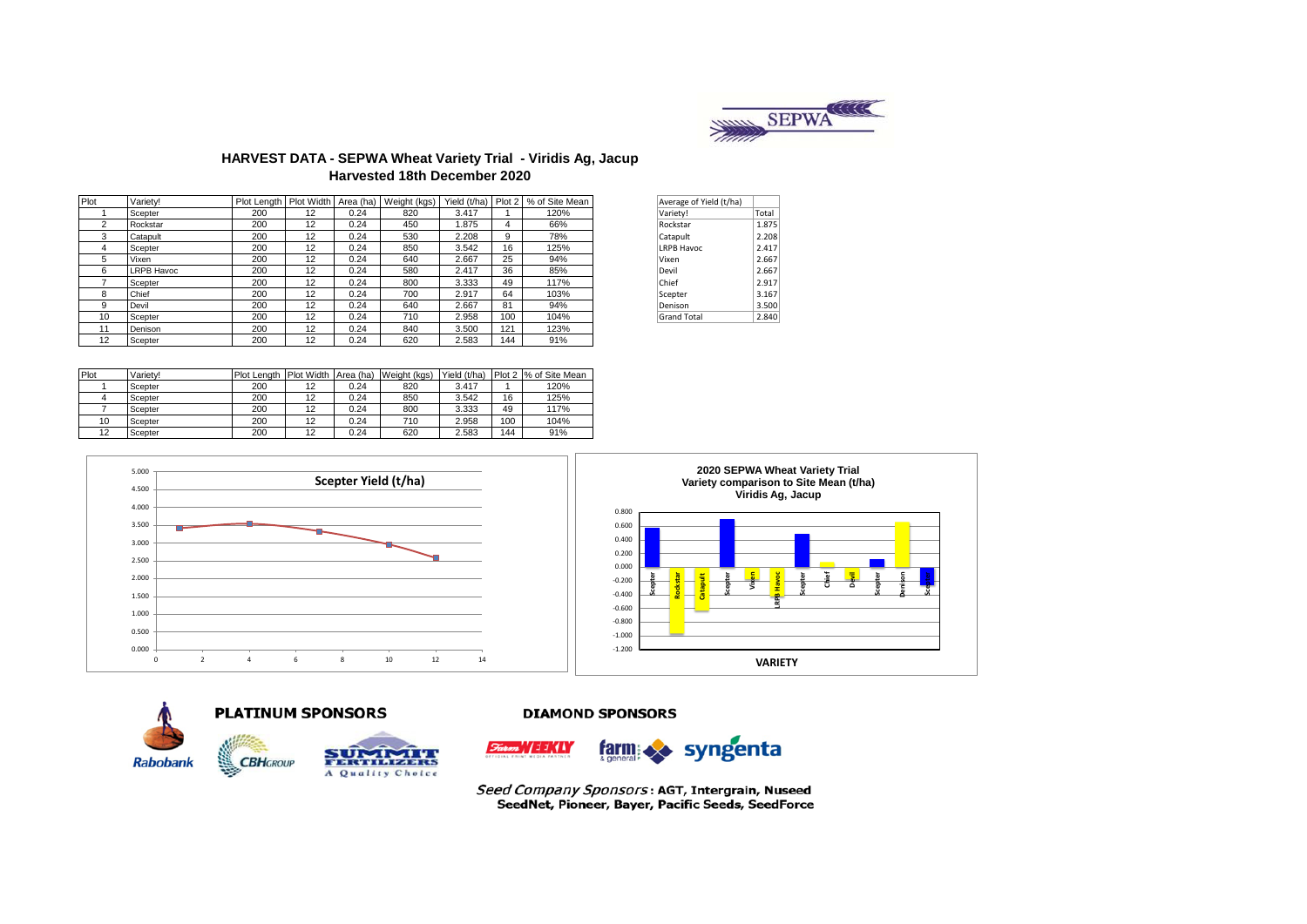



|                |            | Yield  |                |                          |                                 |       |  |  |
|----------------|------------|--------|----------------|--------------------------|---------------------------------|-------|--|--|
| Plot           | Variety!   | (t/ha) | % of Site Mean |                          |                                 |       |  |  |
|                | Scepter    | 3.417  | 120%           |                          |                                 |       |  |  |
| $\overline{2}$ | Rockstar   | 1.875  | 66%            |                          | <b>Statistical Analysis</b>     |       |  |  |
| 3              | Catapult   | 2.208  | 78%            | Site Mean (t/ha)         |                                 | 2.840 |  |  |
| 4              | Scepter    | 3.542  | 125%           | Probability              |                                 | 0.007 |  |  |
| 5              | Vixen      | 2.667  | 94%            |                          | Least significant difference 5% |       |  |  |
| 6              | LRPB Havoc | 2.417  | 85%            | <b>CV %</b>              |                                 | 4.0   |  |  |
|                | Scepter    | 3.333  | 117%           |                          | <b>Site Details</b>             |       |  |  |
| 8              | Chief      | 2.917  | 103%           | <b>Soil Description:</b> | Sandy Loam                      |       |  |  |
| 9              | Devil      | 2.667  | 94%            | Date Sown:               | Saturday, 9 May 2020            |       |  |  |
| 10             | Scepter    | 2.958  | 104%           | <b>Date Harvested</b>    | Friday, 18 December 2020        |       |  |  |
| 11             | Denison    | 3.500  | 123%           | <b>Seeding Rate:</b>     | 70 kg/ha                        |       |  |  |
| 12             | Scepter    | 2.583  | 91%            |                          |                                 |       |  |  |

#### **Plot Dimensions**

| Length (m) | Width (m) |      | Area (m2) Conversion Factor |
|------------|-----------|------|-----------------------------|
| 200        | 12        | 0.24 | 4.17                        |



# **PLATINUM SPONSORS**



## **DIAMOND SPONSORS**





Seed Company Sponsors: AGT, Intergrain, Nuseed SeedNet, Pioneer, Bayer, Pacific Seeds, SeedForce